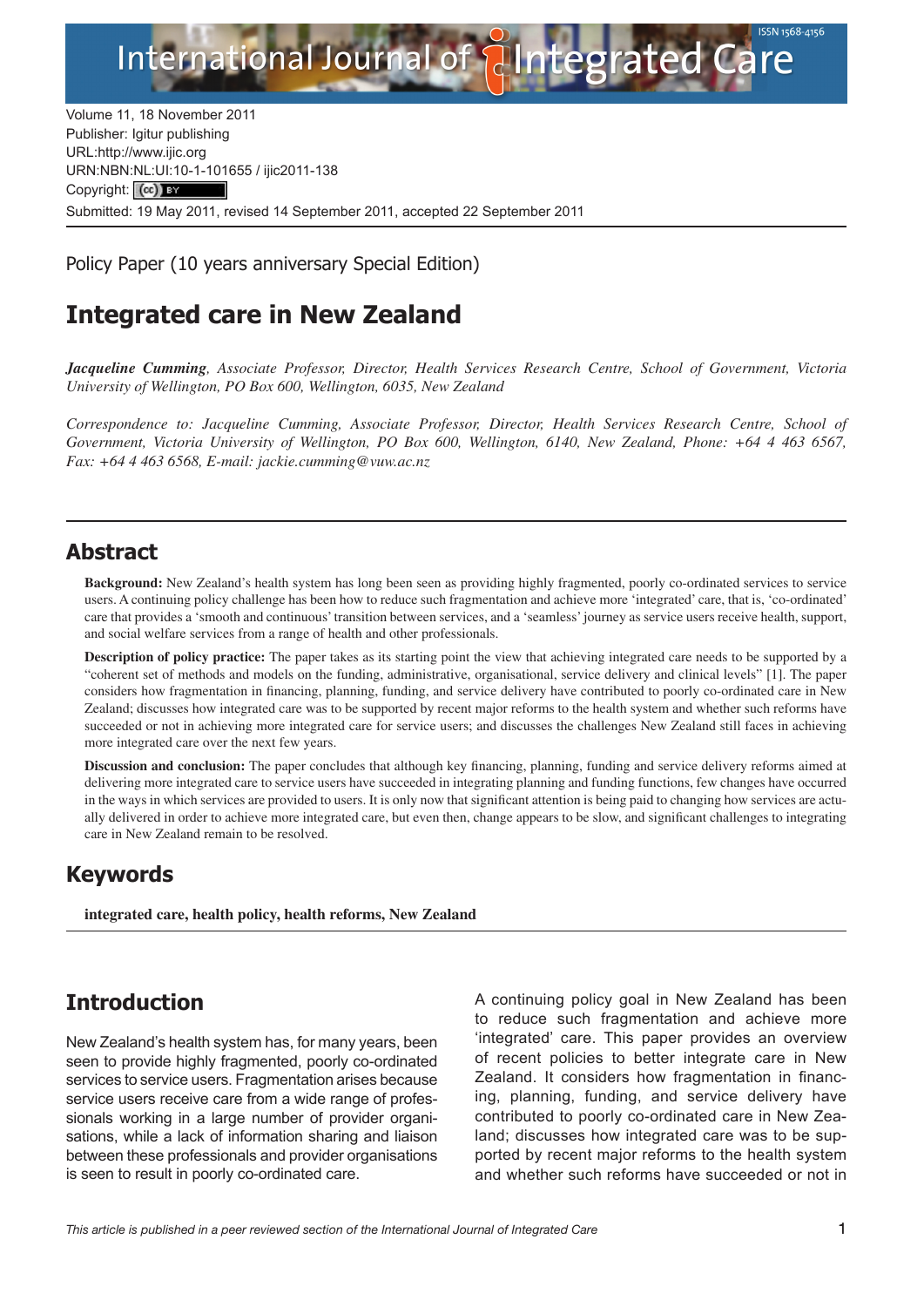achieving more integrated care for service users; and discusses the challenges New Zealand still faces in achieving more integrated care over the next few years.

#### **Definitions**

The concept of 'integrated care' has not always been well defined in New Zealand. In its most narrow form, integrated care is seen as an important outcome for service users, where the care they receive is 'co-ordinated' [\[2](#page-10-0)–[5\]](#page-10-0). More often than not, it also includes ensuring good access to primary care providers, who should co-ordinate care [[2](#page-10-0), [4,](#page-10-0) [6\]](#page-10-0). 'Integrated care' has also at times referred to the linking together of key planning, funding, and service delivery activities to support co-ordination  $[2, 4]$  $[2, 4]$  $[2, 4]$ , and a single budget for integrated service delivery organisations which would provide a wide range of services to their enrolled populations [[2,](#page-10-0) [7](#page-10-0), [8\]](#page-10-0).

For the purposes of this paper, integrated care is service delivery that provides a 'smooth and continuous' transition between services [[3](#page-10-0)], i.e. 'co-ordinated' care [\[2–5](#page-10-0)], with co-operation and collaboration across services [[2, 7\]](#page-10-0) and a 'seamless' [[9](#page-10-0)] journey for service users, as they receive health, support and social welfare services from a range of health and other professionals. Much attention in New Zealand has been focused on integrated care within primary care services ('horizontal' integration); and between primary and secondary care services ('vertical' integration); public health and curative services; health and support services (e.g. personal support services for people with disabilities or for older people); and health and social welfare services (e.g. welfare, housing, and employment services) ('inter-sectoral' integration).

The paper takes as its starting point the view that achieving integrated care needs to be supported by a "coherent set of methods and models on the funding, administrative, organisational, service delivery and clinical levels designed to create connectivity, alignment and collaboration within and between sectors" [\[1](#page-10-0)]. Thus, the paper considers how key functions in the New Zealand health sector—discussed here as financing, planning, funding, purchasing, and service delivery functions—have been reformed in recent years to support or achieve more integrated care. In the New Zealand context, financing refers to the ways in which health services are paid for (e.g. taxes, user fees); planning refers to needs assessment and priority setting activities; funding refers to a passive approach to paying providers for their services; and purchasing is a more active approach to allocating resources, including tendering for services and the use of formal contracts to manage service delivery and performance.

### **Background**

New Zealand's problems with fragmentation of health service delivery go back to the mid-to-late 1800s, when early governments supported a mix of central and local government, voluntary, and private financing; and a mix of public, private for-profit, and private not-for-profit provision by many independent providers and provider organisations, to ensure the delivery of services to the growing New Zealand population [\[3,](#page-10-0) [4](#page-10-0)].

The first major attempt to reform these arrangements came with the introduction of the Social Security Act in 1938 [[4](#page-10-0)], which aimed to introduce universal free care for many health services, as a part of plans to establish a single, national health service [\[10,](#page-10-0) [11](#page-10-0)]. Free public hospital and maternity care were successfully introduced from the 1940s onwards, but the government could only reach agreement with the medical profession to partially finance general practitioner services, leaving service users to pay fees to access such care [\[4](#page-10-0)], a situation which continues to this day.

Meanwhile, there were major separations in the planning, funding, and provision of services; with,

- Public health services the responsibility of a central Department of Health, with services provided through 18 district offices [[12](#page-10-0)];
- Primary care services funded through a separate division of the Department of Health, with general practice services delivered by community-based, privately-owned, small general practices led by general practitioners, who acted as 'gatekeepers' to a range of referred primary and secondary care services, and with separate subsidies funding diagnostic tests delivered by private laboratories, pharmaceuticals delivered by private pharmaceutical companies, and pharmaceutical dispensing services delivered by private pharmacists;
- Local publicly-owned hospitals providing specialist in-patient and out-patient and some communitybased services (such as district nursing services). Secondary mental health care planning and funding roles were not integrated with other hospital service planning and funding roles until the 1940s, while mental health service delivery was not devolved from the central Department of Health to local hospitals until 1972  $[4]$ ;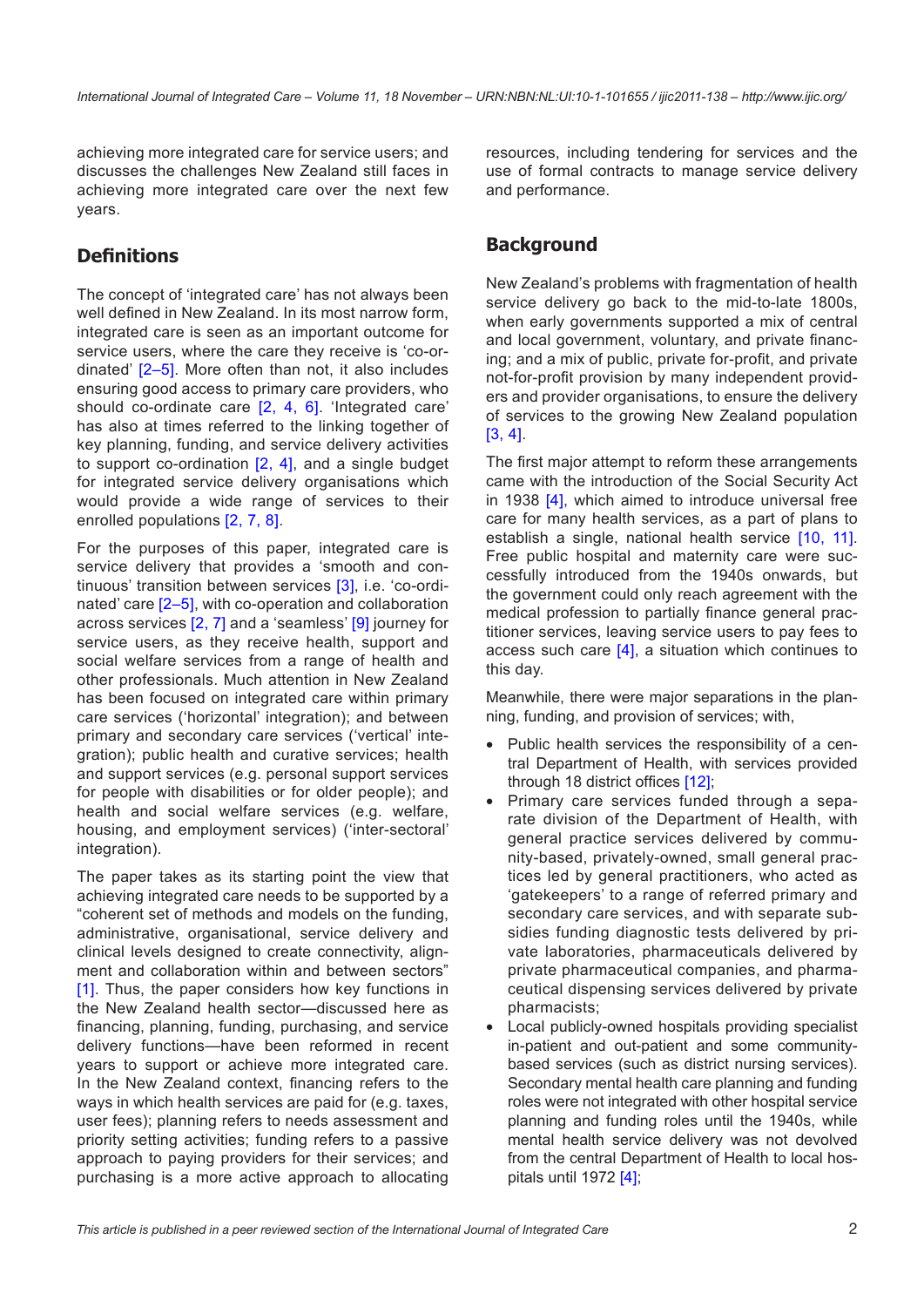- Other community-based services delivered by a range of not-for-profit community organisations, such as Plunket, which provides well child services;
- Services for people with disabilities (including those with physical, age-related, intellectual and psychiatric disabilities) also fragmented, with the health sector funding and providing hospital care, and the social welfare sector funding and providing community services, with many services delivered by community-led, not-for-profit organisations (such as the IHC for children with intellectual disabilities and CCS for children with physical disabilities) [\[13](#page-10-0)].

These arrangements have long been seen as problematic with respect to achieving integrated care in New Zealand. First, the partial financing of general practice services and on-going increases in service user fees established an important barrier to access to such services [[4](#page-10-0), [14,](#page-10-0) [15](#page-10-0)]; made it difficult to fully link general practice planning and service delivery with other service planning and delivery; and made it difficult for primary care service providers to take the lead in co-ordinating care. Second, the separation of roles resulted in insufficient co-ordination in planning and delivering services, leading to duplication of, and gaps in, service availability, while the use of different criteria to access services made it difficult for service users to consistently get the care they needed to improve their health. Third, a lack of information sharing and liaison between providers were seen to result in poorly co-ordinated care: service users could slip through gaps in the system or be seen by multiple providers for the same condition, information might not be shared or could go missing, tests might be duplicated, harm could occur from the use of incompatible medications, and service users might receive different health advice from different health providers [\[3,](#page-10-0) [4,](#page-10-0) [6](#page-10-0), [16,](#page-10-0) [17](#page-10-0)]. The overall impacts of these arrangements were seen to be poor quality of care and a waste of scarce health resources.

Prior to the 1980s, New Zealand policy makers attempted many times to reform New Zealand's health care system, and more often than not more integrated care has been an important goal of such reforms. A number of early policy documents refer to the desirability of creating a 'single, national health service' [\[10](#page-10-0), [11\]](#page-10-0), while various strategies proposed major structural reforms, in particular to planning, funding, and service delivery arrangements, with a view to, *inter alia*, delivering more integrated care [[3](#page-10-0), [4](#page-10-0), [11](#page-10-0)]. Various political difficulties stymied numerous early attempts at reform [\[3,](#page-10-0) [4,](#page-10-0) [18–20](#page-10-0)], however, and it was not until the 1980s that key reforms began to successfully integrate key functions and provide a more conducive environment for achieving integrated care.

### **The first steps: integrating planning and funding for public health and hospital services— Area Health Boards in the 1980s**

The first major set of recent reforms, in the 1980s, focused on integrating planning and funding functions, and public health and secondary care service provision, at a district level. Fourteen geographically-based Area Health Boards were established, each responsible for planning all health services, including primary care services, in their district. The aims of these reforms were to encourage a focus on the health of a (geographically-) defined population, streamline and co-ordinate planning between sectors, and increase the health system's focus on health protection and disease prevention [[17,](#page-10-0) [21](#page-11-0)]. The population health focus established by these reforms remains today, but as the funding and provision of primary care services remained separate, Area Health Boards were never likely to succeed in developing the primary care role further, stymieing any attempts at improved integration of primary and secondary care service delivery. Unfortunately, Area Health Boards were not in place very long to show the benefits of more integrated planning and service delivery before the structure of the health sector was once again reformed.

### **Full integration of planning and funding, competition, and integrated primary care providers—The 'Purchaser-Provider Split' in the 1990s**

The 1990s reforms were aimed at improving access to services and the overall efficiency of the New Zealand health system, including through the provision of more integrated care and an increased emphasis on primary care [[2](#page-10-0)]. The reforms further integrated planning and funding responsibilities, this time into the hands of four Regional Health Authorities. Thus, the funding for public health<sup>1</sup>, primary, secondary, other community services, and the previously social welfare-organised disability support services for people with intellectual and physical disabilities, was all integrated, so that the Regional Health Authorities could more consistently fund services and encourage collaboration, shift resources between previously separated budgets to

<sup>1</sup> Planning and funding roles for public health services were at first separated and allocated to a Public Health Commission; the Commission was dis-established in 1995 [\[22\]](#page-11-0), and public health funding allocated to the four Regional Health Authorities instead.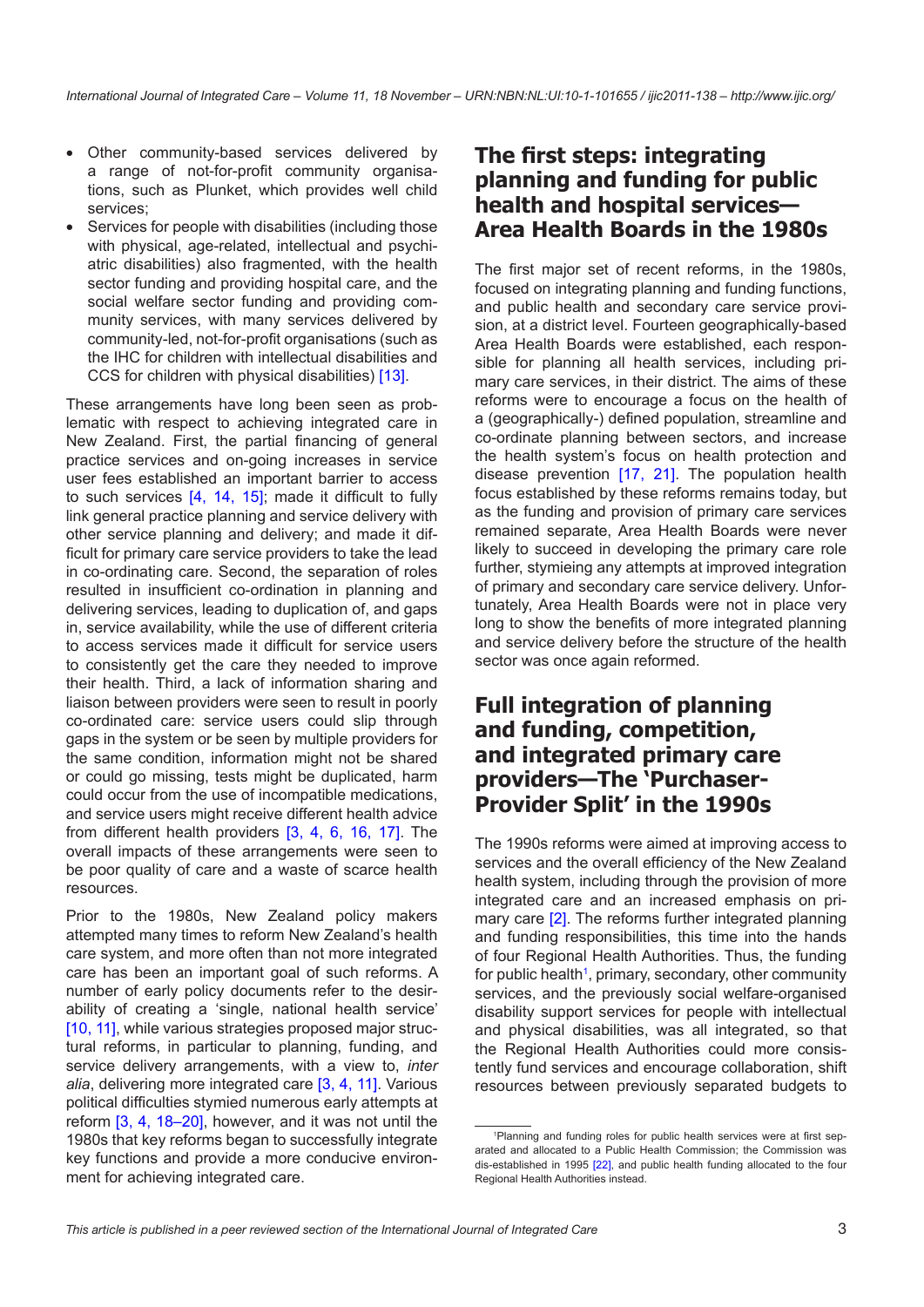support the most cost-effective services and providers, and encourage a greater emphasis on prevention and primary care, which in turn would enable increased attention to be paid to more co-ordinated care [\[2](#page-10-0)].

These same reforms separated planning/funding/purchasing from provision roles (with the former placed in the hands of the four Regional Health Authorities), established formal contracting mechanisms throughout the New Zealand health system, and promoted competition in the delivery of health services. These arrangements had both negative and positive effects on incentives to integrate care. On the one hand, they enabled the new purchasing authorities to allocate resources to new primary and community care providers, enabling more choice and improved services, particularly for Māori [\[15](#page-10-0), [23\]](#page-11-0) and Pacific [\[24](#page-11-0)] populations, where mainstream services had been seen to be unre-sponsive to meeting these groups' needs [\[6\]](#page-10-0). This coincided with on-going de-institutionalisation in the care of the elderly and mental health services, with private forprofit and not-for-profit organisations taking over service delivery and many services moving out of hospitals and into community settings [[13\]](#page-10-0). This proliferation of providers arguably created more fragmentation, while the competitive elements of the reforms reduced incentives for service providers to work together to improve health [\[20](#page-10-0)]. Further fragmentation developed as independent midwives gradually took over the delivery of maternity services from general practitioners [\[25](#page-11-0)].

On the other hand, the 1990s reforms also resulted in the development of new primary care provider net-works [\[26](#page-11-0)]. Such organisations would eventually go on to promote more integrated care in New Zealand. These general practitioner-led networks (the most common being Independent Practitioner Associations [\[27](#page-11-0)]) provided business and support functions to general practices, developed new primary care planning and analysis functions, focused on improving quality of care, increased community involvement in primary care planning, and provided a range of new services across general practices [\[27](#page-11-0), [28](#page-11-0)]. A number also developed new funding arrangements [\[29](#page-11-0)], including capitation, risk-related budgets, and in one case, a global budget, which provided greater incentives to manage costs and allowed more flexibility in the allocation of resources to different services [\[30](#page-11-0)].

The late 1990s saw the amalgamation of the four Regional Health Authorities into a single, national Health Funding Authority. The Health Funding Authority identified service integration as a key development strategy, along with an emphasis on primary care, and developed two strategies to promote improved integration of services. From this point on, New Zealand had a real policy focus on trying to achieve more integrated care.

First, the Health Funding Authority called for tenders from providers to develop integrated care initiatives as national pilot projects [\[8\]](#page-10-0). An integrated system would rely on: collaboration across services; a focus on health promotion and prevention of disease, avoidable complications, and disability; consumer support services for people managing their own health; effective information and management systems; a focus on evidencebased practice; partnerships between service users and professionals; and achieving improved health and cost-effective service delivery [\[8\]](#page-10-0). The Health Funding Authority sought pilot projects that could test the impact of eight hypotheses on health outcomes and cost-effectiveness, with projects that would involve the use of decision-making guidelines; contracting strategies that aligned incentives and promoted collaboration across traditional service boundaries; integrated funding; budget responsibility for a wide range of primary care services, for a specified bundle of services (e.g. mental health, asthma, diabetes), or for a full range of services; integrated service networks by Māori for Māori; and consumer choice [\[8\]](#page-10-0).

Thus, some projects would encourage more local responsibility for budgets and service planning through devolution of funding from the Health Funding Authority to local purchasing organisations (such as Independent Practitioner Associations). This type of project never occurred [[20,](#page-10-0) [31\]](#page-11-0), however, as it was felt that a series of risks attached to devolving funding were not adequately mitigated in the submitted proposals [[20\]](#page-10-0).

Other projects were more focused on changing service delivery, and nine such integrated care pilot projects were eventually funded by the Health Funding Authority. These 'demonstration projects' varied significantly in terms of size, scope and intention, and covered a range of services, including child health, diabetes management, family/whānau support, elder care, heart failure, paediatric asthma, and mental health services. An evaluation of the pilots found evidence of improved co-operation between the providers engaged in the pilots, and the use of a wide range of integration tools (such as clinical pathways and guidelines, improved information systems, shared care, etc.), but there were little data to show whether the pilots improved integration from the service user perspective, health outcomes improved, or new service delivery arrangements would be cost-effective [\[31, 32\]](#page-11-0).

Second, the Health Funding Authority set out a plan that would see the development of general practice services as multi-disciplinary teams, including allied health workers, serving populations of at least 30,000 people [\[7\]](#page-10-0). Such Primary Health Service Organisations would focus on improving the health of their enrolled populations [\[33](#page-11-0)], increasing the delivery of services in primary care settings, and managing patient care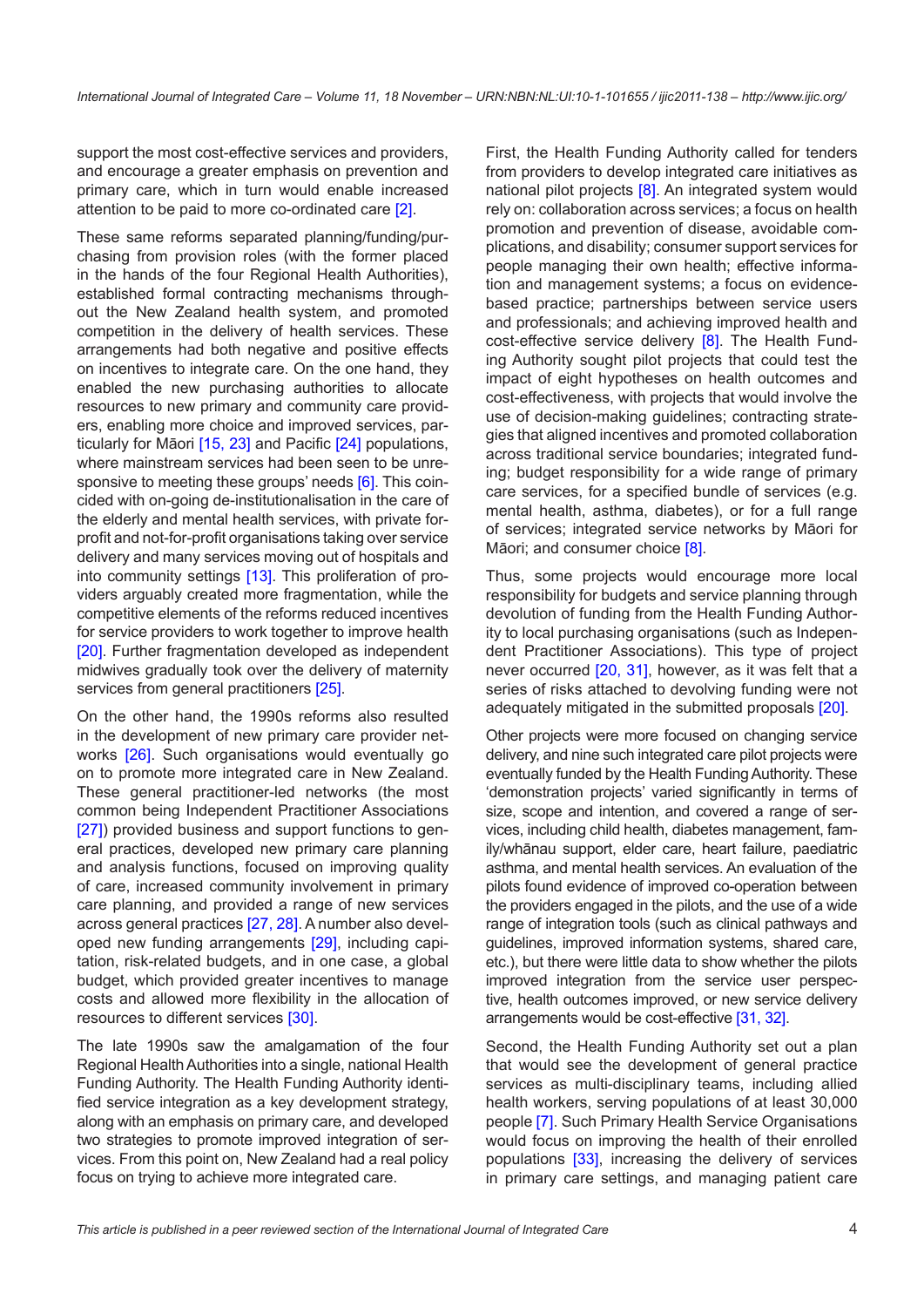across primary and secondary care services, as well as managing financial risk [\[20](#page-10-0)]. Effectively, Primary Health Service Organisations would become local managed care primary care organisations [[34\]](#page-11-0). Such arrangements were never able to be introduced, however, before the next restructuring.

### **Local level initiatives—District Health Boards in the 2000s**

In 2000, the New Zealand Public Health and Disability Act established 21 (now 20) District Health Boards, reintegrating funding and provision of hospital services, with District Health Boards also responsible for planning and contracting for community services, and later, primary care. Some 'dis-integration' of planning and funding also occurred with this model: some services (e.g. well-child, telephone helpline, mobile surgical, and sexual health services) became the responsibility of the Ministry of Health (often to allow single national provider organisations to provide services under one contract rather than 20), as did public health services (to protect public health funding), and disability support services for those aged 65 and under (as a result of concerns over the potential for further 'medicalisation' of disability if District Health Boards became responsible for such services [[35\]](#page-11-0)). Funding for primary maternity care (largely now delivered by independent midwives) was also never devolved to District Health Boards.

Achieving more integrated care continued to be a focus for District Health Boards during the 2000s, in particular for people with chronic illnesses. Much activity occurred at a local level, although very little published material is available from this time on changes to service delivery. Counties Manukau District Health Board has, however, published material on the many projects they undertook to improve service delivery during the 2000s. The projects initially developed because of concerns about poor co-ordination within primary care and between primary and secondary services, and the need to reduce pressure on hospital services. A range of initiatives was implemented: a number focusing on identifying high users of hospital services, improving their links with primary care services, or increasing the role of primary care providers in care delivery; others using improved information systems to reduce duplication and prevent gaps in service delivery; and others focusing on improving discharge planning, increasing the use of treatment and referral guidelines, and developing care co-ordination tools to improve care. Evaluations found some important achievements and improvements in health, including statistically significant improvements in diabetes care outcomes, and reductions in blood pressure and cholesterol, but reductions in smoking rates and increases in the use of ACE inhibitors, beta blockers, statins, and aspirin were not statistically significant [[36](#page-11-0), [37\]](#page-11-0).

#### **The Primary Health Care Strategy and formalisation of integrated primary care providers—the 2000s**

In 2001, the Primary Health Care Strategy was released [[38\]](#page-11-0). The Strategy has a focus on improving population health, the removal of health inequalities, and improv-ing the co-ordination of care [\[38](#page-11-0)]. Significant new funding was provided to reduce the costs of primary care services, with a view to enhancing the role of primary care in New Zealand. Improved co-ordination of services was to include a collaborative, multi-disciplinary approach by health professionals across and between all levels of the health sector, as well as inter-sectoral work (with a range of social welfare agencies) to address health issues [[38\]](#page-11-0). The Strategy took the idea of having meso-level organisations in primary care, such as Independent Practitioner Associations and the earlier planned Primary Health Service Organisations, further; with new Primary Health Organisations to be established nation-wide, held responsible for the health of their enrolled populations, and funded on a capitation basis [\[38](#page-11-0)]. Independent Practitioner Associations and the community-, Māori- and Pacific-led providers established during the 1980s and 1990s have played major roles within these Primary Health Organisations.

Evaluations of the Primary Health Care Strategy have identified significant gains, including the establishment during the 2000s of around 80 new Primary Health Organisations to lead primary care service development and integration, most of the population being formally enrolled with Primary Health Organisations, reduced user fees, increased service provision, and increased consultation rates [\[39](#page-11-0)–[46\]](#page-11-0). There have also been improvements in performance amongst Primary Health Organisations in achieving key targets (e.g. in breast and cervical cancer screening rates, and flu and child vaccination rates, including for high needs population groups [[47](#page-11-0), [48\]](#page-11-0)).

### **Alliances and integrated family health centres and clusters—the 2010s**

In spite of all the changes discussed above, by the end of the 2000s, there remained concerns that very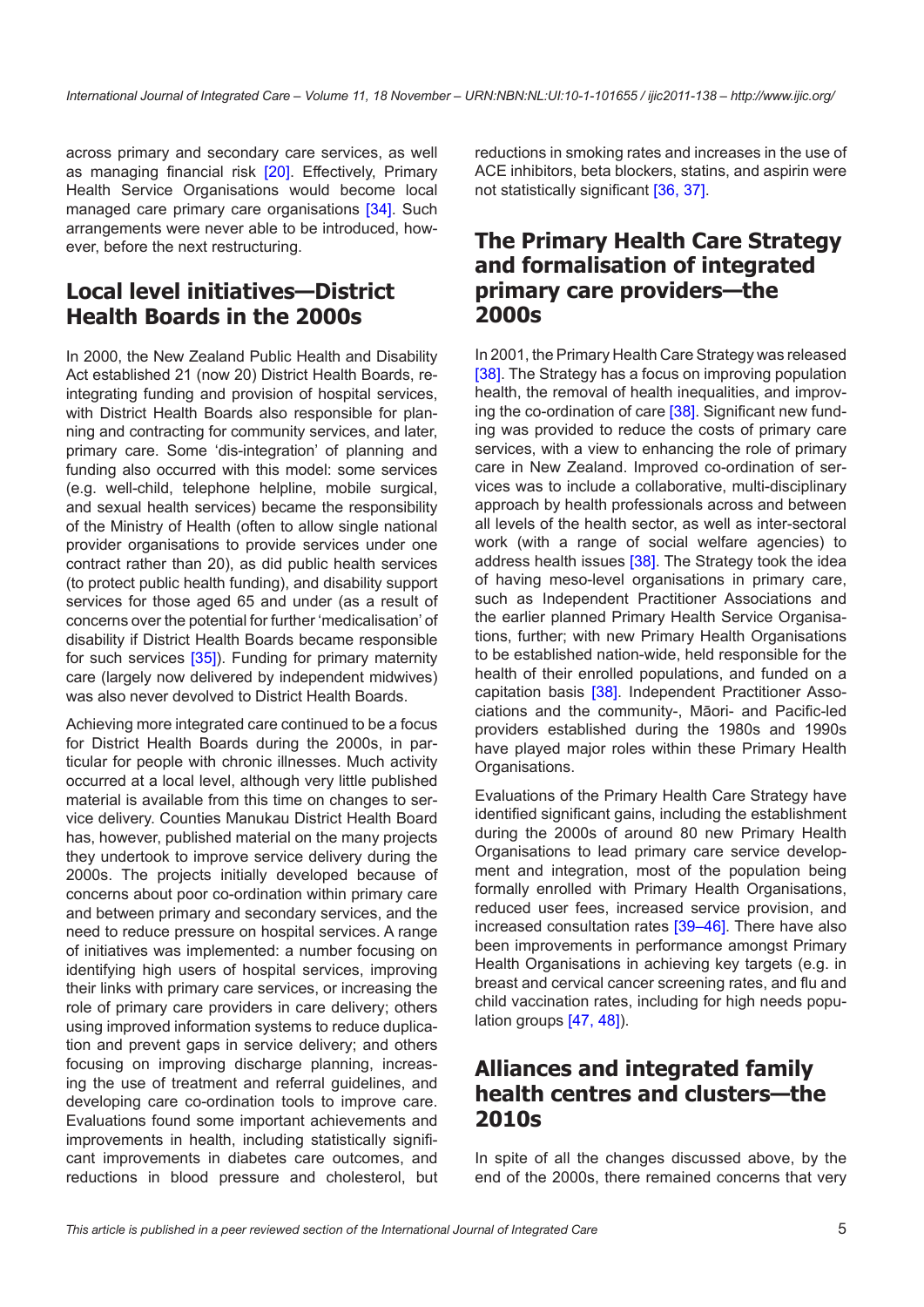little had changed in terms of how services (especially primary care services) were actually delivered to service users [[9,](#page-10-0) [45](#page-11-0), [49,](#page-11-0) [50](#page-11-0)]. In particular, it has been argued that New Zealand has not worked hard enough to improve co-ordination of care [\[41,](#page-11-0) [45](#page-11-0)] and this is also seen as a symptom of the failure to identify what a 'comprehensive' model of primary care might look like in New Zealand and how it might be delivered here [\[45\]](#page-11-0).

The focus now is on "New models of care which see the patient rather than the institution as the centre of service delivery and which aim to promote a more seamless patient journey across community, primary, and hospital sectors, greater use of primary and community care, and the shifting of care 'closer to home'" [\[49, 51\]](#page-11-0). To facilitate these changes, the Government, in September 2009, released a request for expressions of interest to deliver new models of care [\[52](#page-12-0)]. More than 70 responses were received, with nine groups (now called 'Alliances') selected to subsequently proceed to implementation [[53\]](#page-12-0) (see below). At the same time, the government is seeking reductions in the number of Primary Health Organisations to improve the infrastructure for, and reduce the costs of, primary care service planning in New Zealand [\[53](#page-12-0), [54](#page-12-0)].

These reforms are leading to changes once again in the structure of the health sector.

First, there has been a reduction in the number of Primary Health Organisations in New Zealand, from around 80 in 2010 to 36 in July 2011 [\[55](#page-12-0)].

Second, the Alliances are developing new collaborations to plan and deliver services. There are new regional macro-level networks in Auckland [\[56\]](#page-12-0) and Canterbury [\[57](#page-12-0)], involving a wide range of organisations in planning, funding, and delivering services. There are new meso-level networks of Primary Health Organisations, with four Primary Health Organisations working together in the Midlands region [[58](#page-12-0)], and a National Māori Primary Health Organisation Coalition bringing together 11 Māori-led Primary Health Organi-sations [\[59\]](#page-12-0). There have also been amalgamations of Primary Health Organisations in four districts, resulting in a new Pacific-led Primary Health Organisation to better co-ordinate services and build critical mass for the Pacific sector in Auckland [\[58](#page-12-0)], and, in the other three districts, a single Primary Health Organisation now plans and funds all primary care services in each of their respective districts [[58, 60, 61](#page-12-0)].

Third, each Alliance is planning to implement particular initiatives to improve co-ordination of care, through devolution of funding and services from District Health Boards into the community; increased co-ordination of services between primary care providers and hospitals; the development of integrated family health care centres (multi-practitioner centres), co-located clinics, and 'clusters' of providers to deliver more integrated services; more nurse-led services and multi-disciplinary teams; improved co-ordination across Pacific primary care; and devolution of services to Māori communities and the development of whānauora<sup>2</sup> ('family well-being') models of care to improve Māori health [[53,](#page-12-0) [58](#page-12-0)]. The 'Alliances' are must develop a single governance group and integrated operational management structure [\[64](#page-12-0)] and use 'alliance' contracting mechanisms to advance their proposals; such contracts are generally set up such that all information (including financial information) is disclosed, objectives are shared, and rewards are distributed based on actual outcomes.

Finally, the government has also introduced a new set of policies and initiatives (confusingly also called 'whānauora') to enhance co-ordination between the health and social services sectors, including community and social development, Māori development, health, education, justice, and housing, for high needs whānau. These initiatives focus on the development of single whānauora contracts, and are aimed at enabling Māori providers from the various sectors to work together so that a coherent approach to whānau development can occur [\[65](#page-12-0)].

## **Discussion**

For New Zealand, achieving integrated care has long been a key policy challenge, and many of New Zealand's major structural reforms to the health system have included improved integration as a key goal of reform.

Although more integrated care has long been a policy goal in New Zealand, we in fact know very little about how New Zealand service users view and experience their health services in relation to fragmentation and integration. What research is available does show New Zealanders reporting problems with poor communication between services, especially between primary and secondary care services [[66](#page-12-0), [67](#page-12-0)]. A 2010 Commonwealth Fund survey found that New Zealand (along with the USA) had the highest proportion (69%) of respondents agreeing that a regular doctor always or often co-ordinates care. However, those with two or more chronic conditions report more problems in

<sup>2</sup> '*Whānauora*' is the stated goal of the government's Māori Health Strategy, He Korowai Oranga which seeks to achieve whanauora or *Māori families supported to achieve their maximum health and wellbeing* [[62\]](#page-12-0). The term is now be used to refer to a philosophy (which focuses on the health of the whole whānau (family), not just the health of the individual), a distinct model of practice (embracing the health and social service sectors), and an outcome in its own right [[63](#page-12-0)].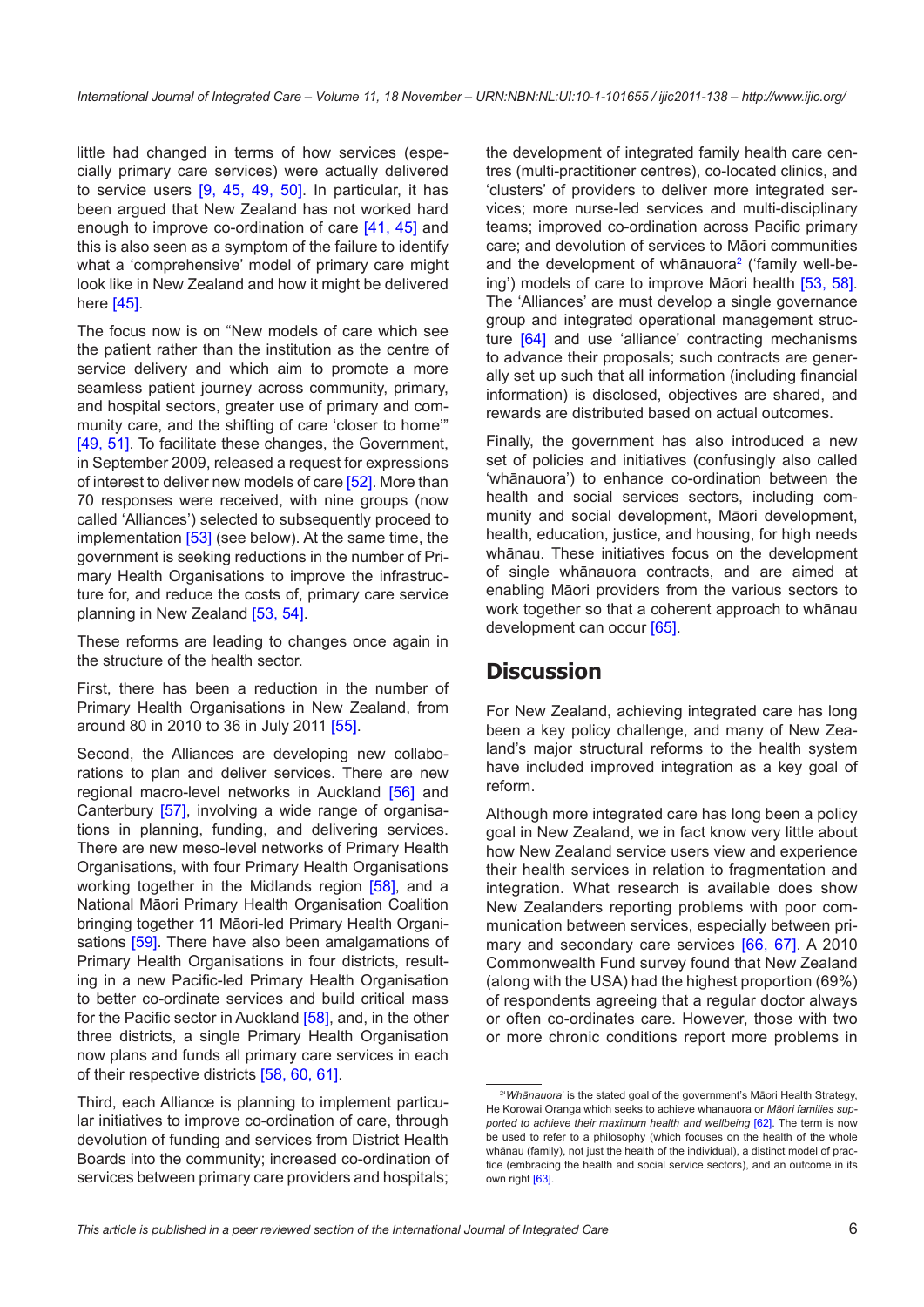New Zealand (26% vs. 19% for those with no chronic conditions) and there are reported problems with receiving conflicting information from different health professionals (with 18% reporting this occurred); the specialist not having the reason for visit/tests from the service user's regular doctor (22%); the regular doctor not being up-to-date about specialist care (30%) or being informed or up-to-date about care received in the emergency department (22%); failure to communicate test results (21%); and perceptions of inefficient or wasteful care where care was seen to be poorly organised or co-ordinated (with 12% reporting this) [\[66\]](#page-12-0). These results suggest that New Zealand service users do have problems with fragmented care, with around 20% reporting problems.

Many New Zealand reforms have focused on integrating key functions around financing, planning and funding and providing more integrated care for service users. In making sense of New Zealand's recent reforms and their impact on achieving more integrated care, [Table 1](#page-7-0) summarises New Zealand's key reforms within a framework that draws on recent work by Ling et al. [[68\]](#page-12-0), Fulop et al. [\[69](#page-12-0)], and Lewis et al. [[70\]](#page-12-0).

The columns in the Table set out the years and levels at which reforms have taken place:

- the *micro* level—activities that promote integration among individual practitioners working in a single organisation (e.g. doctors and nurses working in a single general practice);
- the *meso* level—activities that promote working between organisations (e.g. general practitioners and specialists); and
- the *macro* level—activities that promote organisation-to-organisation collaboration, such as policy agreements or contractual arrangements, financial arrangements, such as pooled budgets or joint budget holding, employment of staff in a single organisation; or the establishment of new organisations that oversee these tasks.

The Table rows set out what is being integrated: highlevel planning and funding functions; service budgets; service planning and support functions; and service delivery functions (including for single conditions and for specific populations).

As can be seen from the Table, many New Zealand reforms have occurred at the macro level, with an emphasis on integrating planning and funding for health services. It is perhaps not surprising that so much activity has occurred at the macro level in New Zealand, given central government financing of key services, coupled with central government ownership of key organisations, such as Area Health Boards, Regional Health Authorities, the Health Funding Authority, and District Health Boards.

Unfortunately, New Zealand's experiences with macro-level reforms also show that such reforms, on their own, are insufficient to actually deliver more integrated care—each reform having generally failed to more clearly link meso-level and micro-level reforms together to achieve more integrated care [\[71](#page-12-0)].

A key reason for this lies in the separate and private financing and provision of primary care services in New Zealand, where primary care has always been seen as a key component of integrated care in New Zealand, but where long-standing distrust between New Zealand governments and primary care providers continues to dictate the policy choices governments can and do make in New Zealand health care [[10, 11,](#page-10-0) [72](#page-12-0)].

On the surface, recent reforms do appear to have improved the position of primary care in New Zealand and increased our opportunities for achieving integrated care. The unexpected development of primary care networks (such as Independent Practitioner Associations) in the 1990s, followed by the introduction of Primary Health Organisations in the 2000s, have allowed meso-level organisations to begin to play a role in strengthening primary care services and promoting more integrated care. The re-introduction of universal financing and increased levels of financing for primary care services during the 2000s also assisted in focusing attention on the roles that an enhanced primary care service might play in better supporting integrated care. The full move to capitation funding in primary care in the 2000s—taking the focus away from general practitioner primary care service delivery and potentially enabling a wider range of providers to deliver primary care services—has also been seen as an important precursor to achieving more integrated care.

However, concerns still remain that insufficient change in actual service delivery has been achieved in recent years. There appear to be a number of reasons for this. First, insufficient attention was paid to identifying new models of service delivery during the implementation of the Primary Health Care Strategy during the 2000s in particular, with too much policy attention focused on funding and new infrastructure [\[45](#page-11-0)], where New Zealand policy makers have had more direct control. Second, issues relating to the lack of clarity around the roles of Primary Health Organisations [\[45](#page-11-0), [46\]](#page-11-0); a lack of positive engagement between government and general practice [\[45](#page-11-0), [73\]](#page-12-0); and little attention being paid to leadership, management and organisational develop-ment [\[45](#page-11-0)], were all factors that played a role in limiting service delivery change in New Zealand primary health care during the 2000s. Third, budgets for a wide range of primary care services remain outside of Primary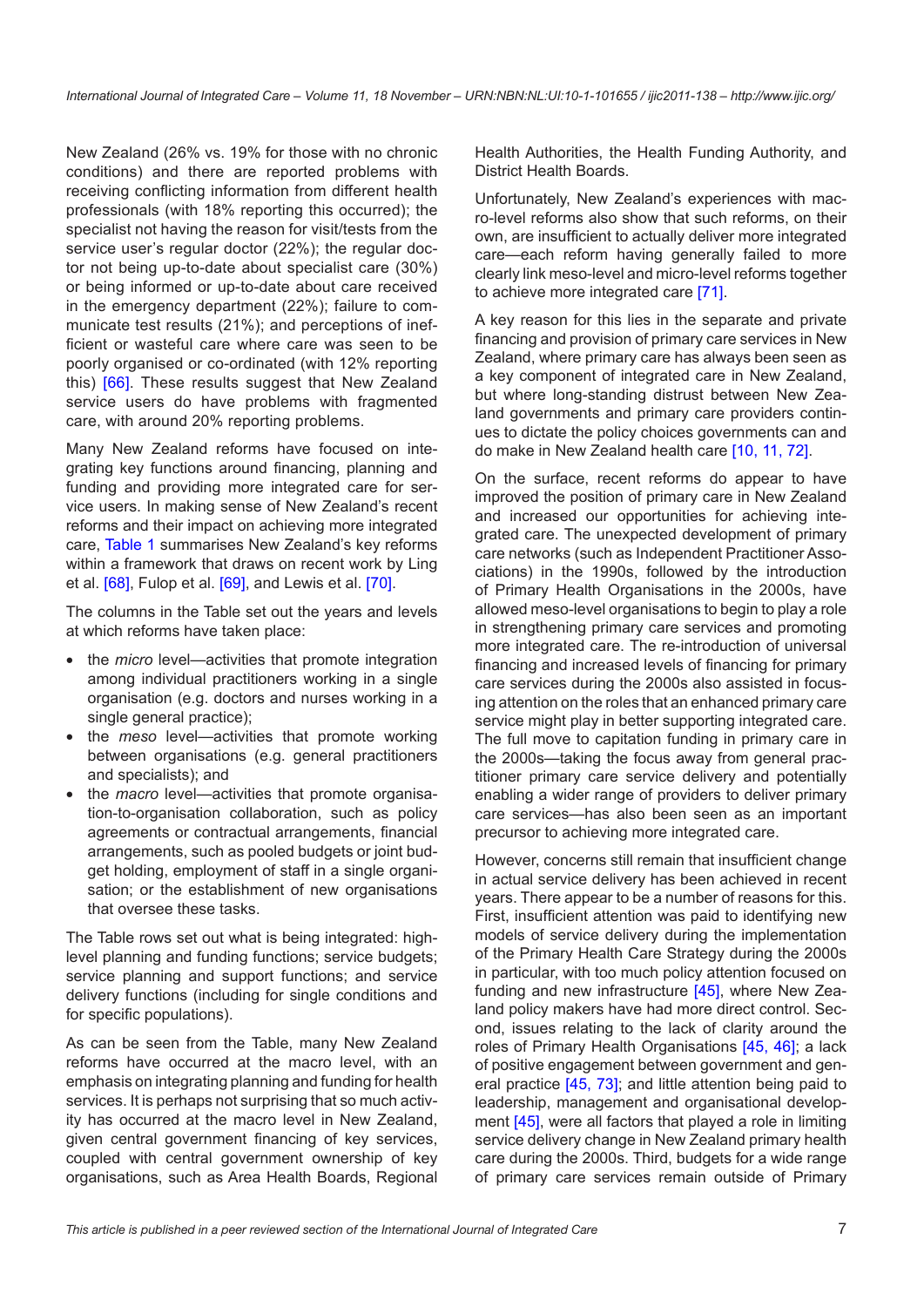| $\ddot{\phantom{0}}$<br>i<br>'<br>I<br>$\tilde{\zeta}$ |  |
|--------------------------------------------------------|--|
| $\frac{1}{2}$<br>I                                     |  |
| - 10 10 -<br>$\frac{3}{1}$                             |  |
| )<br>)<br>j                                            |  |

<span id="page-7-0"></span>

| evels of                              | <b>1980s</b> |      |                                                                  | 1990s                     |                                                                       |                                                                   | <b>2000s</b>         |                                    |                                                                  | <b>2010s</b>         |                                                                          |                                                                  |
|---------------------------------------|--------------|------|------------------------------------------------------------------|---------------------------|-----------------------------------------------------------------------|-------------------------------------------------------------------|----------------------|------------------------------------|------------------------------------------------------------------|----------------------|--------------------------------------------------------------------------|------------------------------------------------------------------|
| ntegration                            | Micro        | Meso | Macro                                                            | Micro                     | Meso                                                                  | Macro                                                             | Micro                | Meso                               | Macro                                                            | <b>Meso</b><br>Micro |                                                                          | Macro                                                            |
| What is being<br>ntegrated?           |              |      |                                                                  |                           |                                                                       |                                                                   |                      |                                    |                                                                  |                      |                                                                          |                                                                  |
| Planning<br>and                       |              |      | Area Health<br>Boards-                                           |                           |                                                                       | Regional Health<br>Authorities-All                                |                      |                                    | Boards-Most<br>District Health                                   |                      |                                                                          | alliances-<br>Regional                                           |
| funding                               |              |      | Public health,                                                   |                           |                                                                       | health and                                                        |                      |                                    | services                                                         |                      |                                                                          | Planning/funding                                                 |
| functions                             |              |      | primary and<br>secondary                                         |                           |                                                                       | support services                                                  |                      |                                    |                                                                  |                      |                                                                          | providers included<br>for some services;                         |
|                                       |              |      | care                                                             |                           |                                                                       | support services<br>Health Funding<br>Authority-All<br>health and |                      |                                    |                                                                  |                      |                                                                          | Boards-Most<br>District Health<br>services                       |
|                                       |              |      |                                                                  |                           |                                                                       |                                                                   |                      |                                    |                                                                  |                      |                                                                          | needs populations<br>contracts-High<br>Whānauora                 |
| Service                               |              |      | Area Health                                                      |                           | Some capitation                                                       |                                                                   |                      | Capitation                         |                                                                  |                      | Capitation for                                                           |                                                                  |
| budgets                               |              |      | Public health,<br>Boards-                                        |                           | Some pharmaceutical                                                   |                                                                   |                      | for Primary<br>Health              |                                                                  |                      | Primary Health<br>Organisations                                          |                                                                  |
|                                       |              |      | primary and<br>secondary                                         |                           | aboratory budget<br>contracts<br>and la                               |                                                                   |                      | Organisations<br>(first contact    |                                                                  |                      | (first contact<br>services)                                              |                                                                  |
|                                       |              |      | care                                                             |                           | Global budget (for<br>one Independent<br>Association)<br>Practitioner |                                                                   |                      | services)                          |                                                                  |                      |                                                                          |                                                                  |
| Service                               |              |      | Area Health                                                      |                           | Independent                                                           |                                                                   |                      | Primary                            | District Health                                                  |                      | Primary Health                                                           | District Health                                                  |
| Planning<br>and                       |              |      | Public health<br>Boards-                                         |                           | Associations<br>Practitioner                                          |                                                                   |                      | Organisations<br>Health            | Boards-Public<br>health and                                      |                      | (amalgamations)<br>Organisations                                         | Boards-Public<br>health and                                      |
| Support                               |              |      | and secondary<br>care                                            |                           |                                                                       |                                                                   |                      |                                    | secondary care                                                   |                      |                                                                          | secondary care                                                   |
| Services                              |              |      | and secondary<br>Public health<br>Area Health<br>Boards-<br>care |                           |                                                                       |                                                                   | initiatives<br>Local | initiatives<br>Local               | Boards-Public<br>secondary care<br>District Health<br>health and |                      | Integrated family<br>Local initiatives<br>health centres<br>and clusters | Boards-Public<br>secondary care<br>District Health<br>health and |
| for a single<br>condition<br>Services |              |      |                                                                  | Integrated<br>care pilots | Integrated care pilots<br>initiatives<br>Local                        |                                                                   | initiatives<br>Local | initiatives<br>Local               |                                                                  |                      | Local initiatives                                                        |                                                                  |
| Services<br>for a                     |              |      |                                                                  | Integrated<br>care pilots |                                                                       |                                                                   |                      | Māori and<br>Pacific               |                                                                  |                      | Māori and Pacific<br>Primary Health                                      |                                                                  |
| population<br>specific                |              |      |                                                                  |                           |                                                                       |                                                                   |                      | Organisations<br>Primary<br>Health |                                                                  |                      | Provision for high<br>Organisations<br>organisations-<br>Whānauora       |                                                                  |
|                                       |              |      |                                                                  |                           |                                                                       |                                                                   |                      |                                    |                                                                  |                      | needs populations                                                        |                                                                  |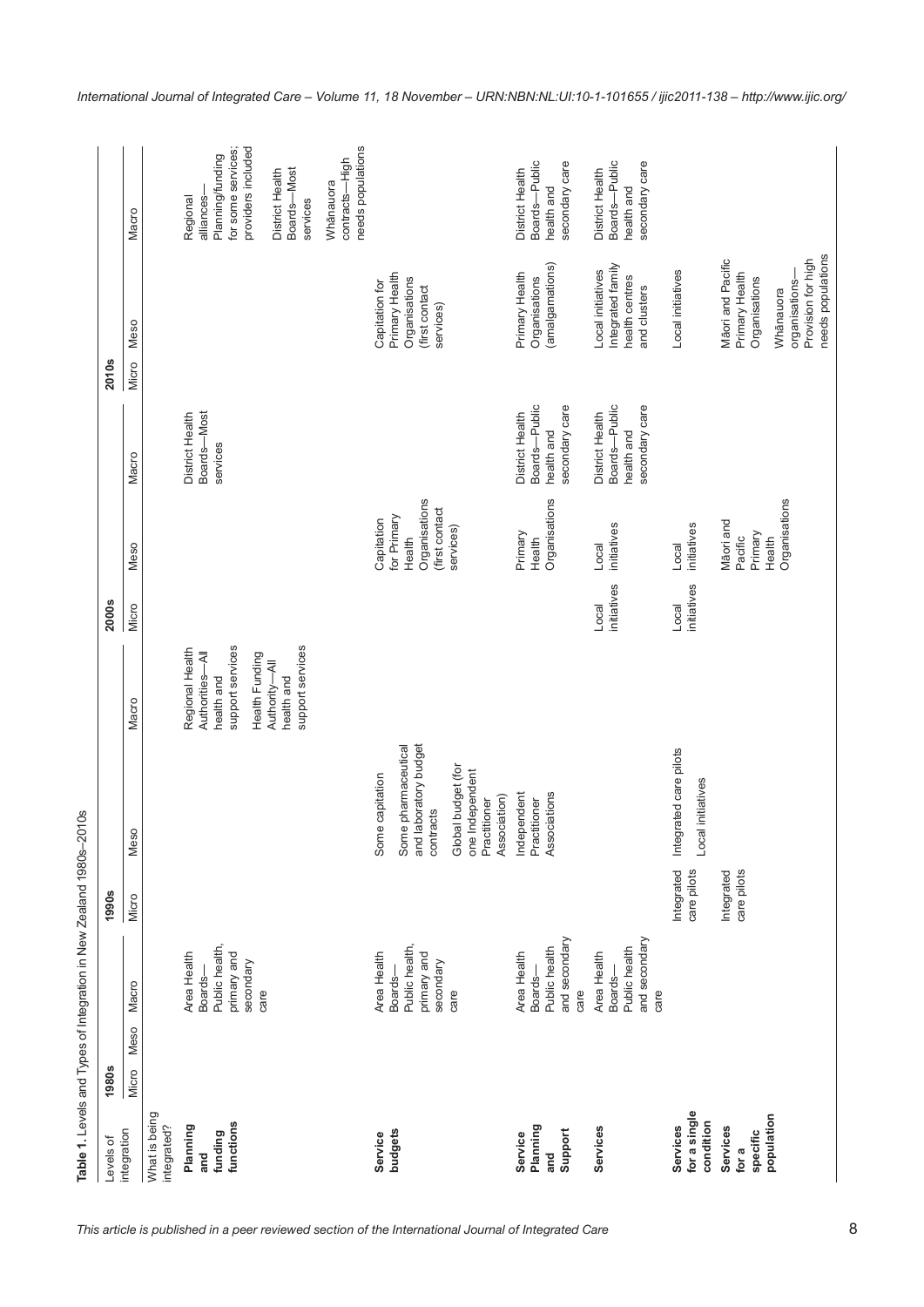Health Organisation control, including pharmaceutical dispensing and diagnostic services, and midwifery services.

Since the release of the Better, Sooner, More Convenient policy document and the election of a new government in 2008, significant attention is now being paid nationally to actually changing service delivery arrangements with a view to achieving more integrated care. But, as the Table shows, even these changes are also accompanied by reforms at the meso and macro levels. Thus, Primary Health Organisations are being encouraged to amalgamate to improve their capacity and capability to manage change, in the face of concerns that not all such organisations have performed well [[34, 46\]](#page-11-0). In addition, two new macro-level Alliances are being developed. These seem to reflect a need for a less hierarchical arrangement to be developed within the system, given concerns that District Health Boards both provide services and contract for primary care provision and hence may not always have an interest in promoting the greater delivery of primary care services in the community, and the fact that that existing primary care organisations largely represent general practice services only, with many other primary care and community providers still outside such arrangements.

Is there any evidence that the new arrangements are making a difference and leading to more integrated care? A feature of recent reforms has been the failure to document, evaluate and share innovations and lessons learned in trying to effect change in service delivery [\[45\]](#page-11-0) and unfortunately, a continued lack of research means we know very little about what is happening now to better integrate care. Anecdotal evidence, however, suggests that change is slow and patchy, and occurring often at a very local level. In terms of a continuum along which integrated care organisations might be achieved, ranging from full segregation, to linkage, co-ordination, co-operation and full integration [\[74](#page-12-0), [75](#page-12-0)], it also appears that many New Zealand reforms are at only the beginning stages of integration, with attention being paid to improved information sharing through electronic means, as well as to co-locating at least some services in the form of integrated family health centres. It is not always clear how far integrated family health centres arrangements go beyond co-location to develop greater co-ordination and co-operation, while full integration seems as far away as ever.

Thus, in spite of many recent reforms, New Zealand still faces significant challenges in achieving more integrated care.

The main challenge, at the micro level, lies in encouraging a wide range of providers who currently operate separately at the primary care level—general practitioners, primary care nurses, pharmacists, midwives,

social workers, physiotherapists, occupational health therapists, community workers, district health nurses, and public health nurses—to increasingly work together, perhaps eventually under a single budget to promote a more co-ordinated approach. We also need primary care services to better link with secondary care and support services, including with fiercely independent not-for-profit organisations. It remains to be seen how well all these providers collaborate, but it is clear that change is very slow, no doubt due to concerns over leadership and budget control.

Separate evaluations in New Zealand of various integrated care initiatives have found that similar factors are critical to success, including: a focus on changing cultures and attitudes and the need to take the time to develop co-operation and collaboration [[31, 32](#page-11-0)]; developing early, formal relationship agreements with Māori and Pacific populations [\[31](#page-11-0), [32\]](#page-11-0); enthusiastic leaders, champions and key participants [[31,](#page-11-0) [32](#page-11-0)]; political commitment to change [[31,](#page-11-0) [32\]](#page-11-0); involvement of clini-cal staff [\[36](#page-11-0)]; reassurance for providers about privacy issues when sharing information [[36\]](#page-11-0); close monitoring of project progress; realistic timeframes; and adequate initial funding [[36\]](#page-11-0). Important barriers to integration have included a lack of funding integration, and 'patch' protection and competition between providers [[31, 32](#page-11-0)]. International evidence likewise notes the importance of physician–management partnerships, effective leader-ship and collaborative cultures [\[71](#page-12-0)]. Careful attention to all these factors is needed in New Zealand, as well as a balance between taking the time to develop new cultures and ways of working and ensuring that change does occur and old ways of working do not stay embedded in the system.

At the meso level, it also remains to be seen how successful each of the different forms of network New Zealand now has working in primary care—Independent Practitioner Associations, amalgamated Primary Health Organisations, Alliances—are in achieving change. Earlier evidence suggested that the perfor-mance of networks in New Zealand was patchy [[34,](#page-11-0) [46](#page-11-0)]. Again international evidence suggests that clinical engagement is key to the success of such organisations, and although the size of such organisations may or may not influence their ability to effect change, there is evidence that such organisations should not become "unduly complex, bureaucratic and distant from its professional stakeholders" [[34\]](#page-11-0). There is a concern that the recent amalgamations of Primary Health Organisations and the large size of New Zealand's Independent Practitioner Associations may hamper further change if they become too remote from their members.

At the macro level, a number of important services remain the responsibility (in planning and funding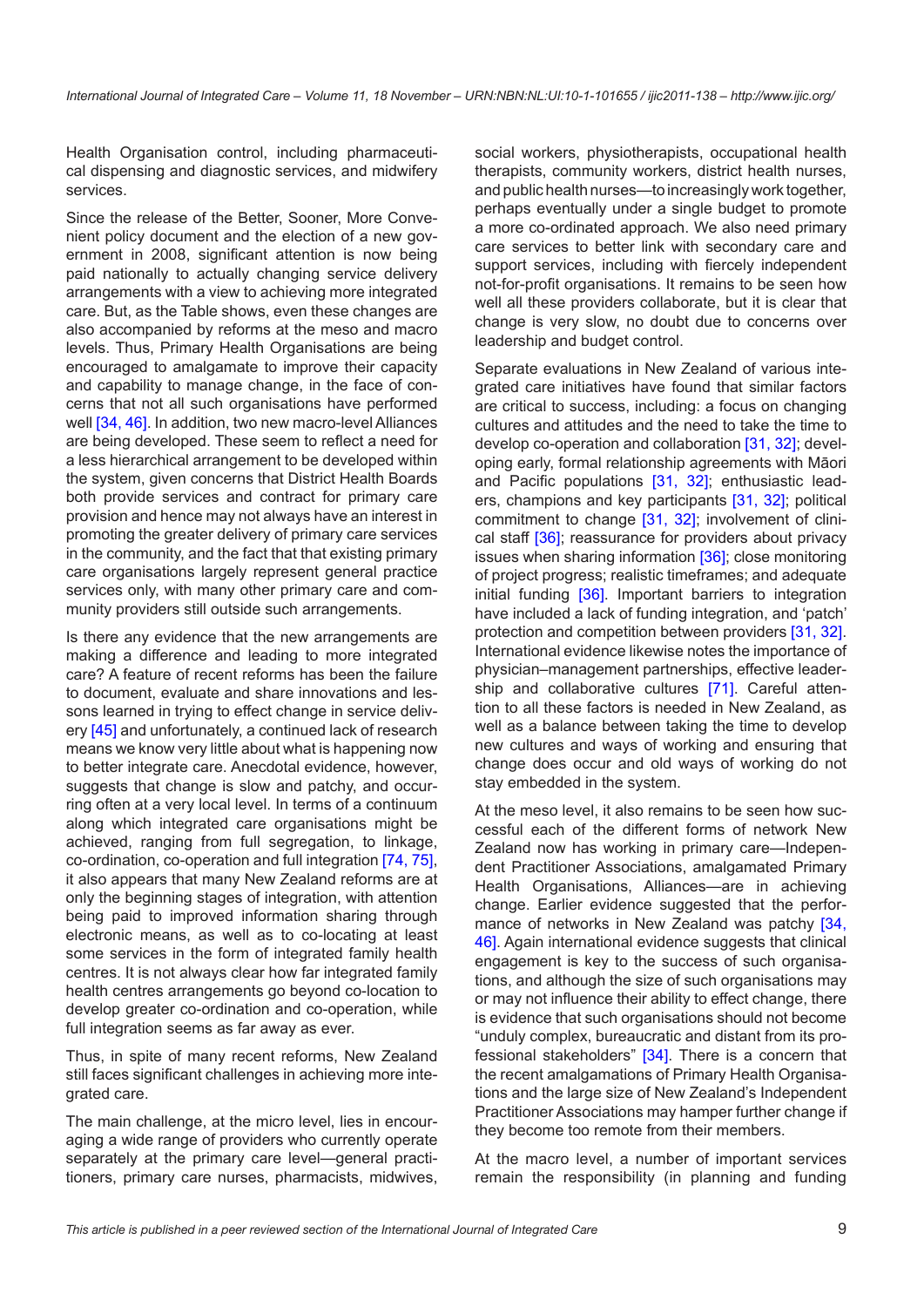terms) of the Ministry of Health. If New Zealand is serious about better integrating care, such services will eventually need to be devolved to lower levels within the system. This will continue to be contested, with a key need for all organisations to show their willingness to take on a broad approach to achieving health and for different professional groups to work together.

Finally, New Zealand continues to face a key problem in working to better integrate care: the extent of user fees that continue to form part of financing arrangements for primary care services in New Zealand. As well as providing barriers to access to primary care services, such fees continue to make it difficult for central government to manage primary care services. Future plans to increase the role of primary care organisations in managing larger budgets will face the problem that such organisations can manage financial risk simply by raising user fees rather than through more efficiently delivering services and may also profit from widening the range of services upon which fees are applied [[76](#page-12-0)]. This issue needs urgent attention and an agreed way forward with primary care stakeholders [[73](#page-12-0)].

#### **A longer term view**

If integrated family health centres do develop significantly, with an extended primary care service delivered in an increasingly integrated way through information sharing, and team work, and where such centres work with meso level primary care organisations that hold significant primary care budgets and risk, New Zealand will get closer to developing (vertically) integrated primary care service delivery organisations. As such new models develop, the question about who holds the budgets for at least some secondary care services will also arise. Currently, District Health Boards are budget holders for a wide range of services, but meso-level primary care organisations may also be considered possible budget holders for secondary care services, increasing incentives to keep people out of hospital, and providing opportunities to better integrate care as users move between primary and secondary care services. However, the fledgling integrated primary care organisations New Zealand has are privately-owned and New Zealanders may not support them holding such large budgets for health care delivery, while the existence of too many primary care organisations holding budgets for secondary care would significantly increase transaction costs for hospitals and potentially seriously destabilise such services. Any such devolution of funding also requires careful thought as to how District Health Boards, with significant capital requirements, can continue to fund all their overheads, as well as enabling a fair allocation of resources to primary care providers who take new services on.

Even harder to achieve may be the fully integrated models, such as those run by Kaiser Permanente and Geisinger in the USA, which link funding as well as a wide range of primary and secondary care provision closely together, and which have been shown to perform well [\[71](#page-12-0)]. This would involve individual New Zealanders choosing to receive all their care from a single organisation, and a number of such organisations competing against each other to serve New Zealanders. It seems unlikely that such models could work in New Zealand, as the limited number of hospitals providing full (including emergency and intensive care) services and the need for hospital services to be delivered at a local level to a widely dispersed population means only those living in Auckland, Wellington and Christchurch would have a choice of integrated provider [[76\]](#page-12-0). But choice of primary care organisation, with integrated primary care arrangements and mechanisms to coordinate secondary and support care, is more feasible; although, as noted above, current reforms leading to the amalgamation of Primary Health Organisations have already left both providers and service users without a choice in some parts of the country.

# **Conclusions**

New Zealand has long focused on attempting to deliver more integrated care across a wide range of health, support, and social welfare services. Many attempts at reform have focused on re-organising planning and funding arrangements to strengthen the role of primary care services in service delivery; improve the planning of services; and have all funding together to reduce silos, thereby encouraging the allocation of resources to cost-effective services, and providing more flexibility in service provision to meet health needs. In spite of many reforms, many budgets and services remain in silos, and actual service delivery remains fragmented. Significant policy attention is now focused on integrating service delivery, particularly within primary care, between primary care and secondary care services, and inter-sectorally. It is too early yet to say how these reforms are progressing, but the building blocks—improved primary care financing and improved access to primary care services, integrated planning and funding, a local focus through District Health Boards, and stronger primary care organisations—may make it more likely that change may be achieved this time. Even then, a sustained effort is likely to be needed to overcome the many likely challenges involved.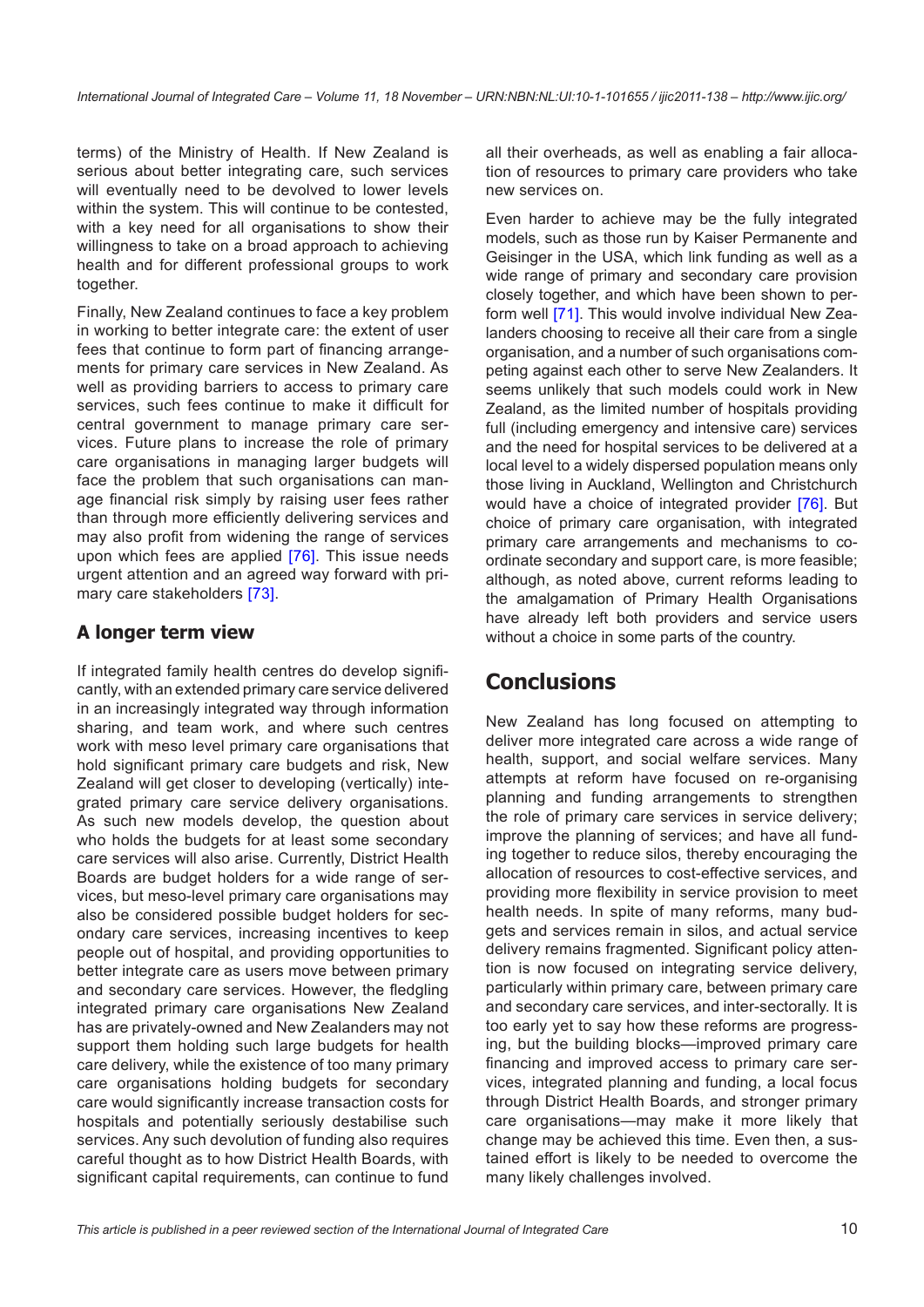<span id="page-10-0"></span>The most pressing need in New Zealand now is for comprehensive research and evaluations of current changes—we need to know more about the changes that are actually occurring in New Zealand and what lessons can be learned from both successes and failures. In particular, we have very little information about how service users in New Zealand think about integration and whether or not improved integration from a service user perspective is in fact being achieved. We know nothing about the range of mechanisms that are being used to integrate services, nor how successful each is at effecting change. We also know nothing about the advantages and disadvantages of the various primary care networks New Zealand now has and how each is working to effect change in service delivery. With improved information, we can also better consider the implications of current changes and reach a clearer vision of the future arrangements that might work best in New Zealand, which recognises that fully integrated delivery models may not be possible. Without such research and evaluation, we cannot be sure that the resources currently being used

to support more integrated care are actually achieving the goals of more integrated care, improved health, and improved efficiency.

#### **Reviewers**

**Pauline Barnett**, Associate Professor, Health Sciences Centre, University of Canterbury, Private Bag 4800, Christchurch 8140, New Zealand

**Robin Gauld**, Associate Professor of Health Policy, Department of Preventive and Social Medicine, University of Otago, New Zealand

**Nicholas Mays**, Professor of Health Policy, Department of Health Services Research and Policy, London School of Hygiene and Tropical Medicine, 15–17 Tavistock Place, London WC1H 9SH, UK

**David Perkins**, Associate Professor, Director Centre for Remote Health Research Broken Hill Department of Rural Health University of Sydney, Australia

### **References**

- 1. Kodner DL, Spreeuwenberg C. Integrated care: meaning, logic, applications, and implications—a discussion paper. International Journal of Integrated care [serial online] 2002 Nov 14;2. [Cited 2011 30 September]. Available from: [http://www.ijic.](http://www.ijic.org) [org.](http://www.ijic.org) [URN:NBN:NL:UI:10-1-100309.](http://persistent-identifier.nl/?identifier=URN:NBN:NL:UI:10-1-100309)
- 2. Upton S. Your health and the public health: a statement of government health policy. Wellington: Minister of Health; 1991.
- 3. Department of Health. A review of hospital and related services in New Zealand. Wellington: Department of Health; 1969.
- 4. New Zealand Government. A health service for New Zealand. Wellington: Government Printer; 1974.
- 5. National Health Board. Trends in service design and new M models of care: a review. Wellington: National Health Board; 2010.
- 6. Hospital and Related Services Taskforce. Unshackling the hospitals. Wellington: Hospital and Related Services Taskforce; 1988.
- 7. Health Funding Authority. The next five years in general practice. Auckland: Health Funding Authority, Northern Office; 1998.
- 8. Health Funding Authority. Service integration: guidelines for the development of integration demonstration projects. Wellington: Health Funding Authority; 1998.
- 9. Ryall HT. Better, sooner, more convenient: health discussion paper. Wellington: National Party of New Zealand; 2007.
- 10. Lovell-Smith JB. The New Zealand doctor and the welfare state. New Zealand: Blackwood and Janet Paul; 1966.
- 11. Sutch WB. The quest for security in New Zealand: 1840–1966. Wellington: Oxford University Press; 1966.
- 12. Dow DA. Safeguarding the public health: a history of the New Zealand Department of Health. Wellington: Victoria University Press; 1995.
- 13. Carter H. Disability support services and the reforms. Health Policy 1994;29:101–12.
- 14. Health Benefits Review. Choices for health care: report of the health benefits review. Wellington: Health Benefits Review; 1986.
- 15. Crengle S. Māori primary care services. Discussion papers on primary health care. Wellington: National Advisory Committee on Health and Disability; 1999.
- 16. Emery GM. New Zealand medical care. Medical Care 1966;4:169.
- 17. The Special Advisory Committee on Health Services Organisation. Proposed Northland pilot scheme: framework for discussion. Wellington: Department of Health; 1977.
- 18. Blank RH. New Zealand health policy: a comparative study. Auckland: Oxford University Press; 1994.
- 19. McKinlay P. Health sector reform. In: McKinlay P, [editor]. Redistribution of power? Devolution in New Zealand. Wellington: Institute of Policy Studies; 1990. p. 116–39.
- 20. Gauld R. Revolving doors: New Zealand's health reforms—the continuing saga. Wellington: Institute of Policy Studies and the Health Services Research Centre; 2009.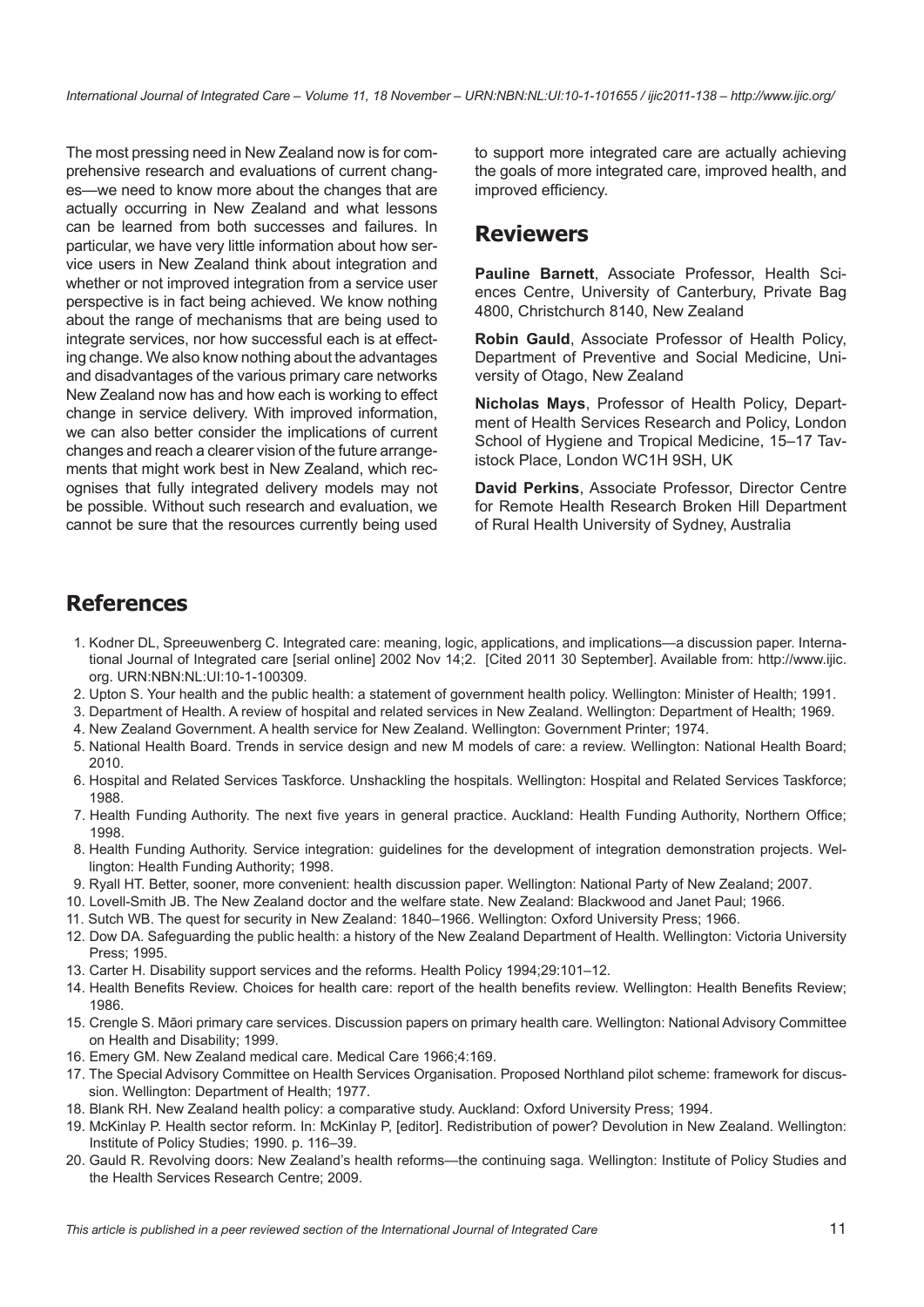<span id="page-11-0"></span>*International Journal of Integrated Care – Volume 11, 18 November – URN:NBN:NL:UI:10-1-101655 / ijic2011-138 – http://www.ijic.org/*

- 21. The Special Advisory Committee on Health Services Organisation. Service planning in New Zealand. Wellington: Department of Health; 1980.
- 22. Hutt M, Howden-Chapman P. Old wine in new bottles. Wellington: Institute for Policy Studies; 1998.
- 23. Ministry of Health. An introduction to the Maori provider development scheme. Wellington: Ministry of Health; 1997.
- 24. Tukuitonga C. Primary healthcare for Pacific people in New Zealand. Wellington: National Advisory Committee on Health and Disability; 1999.
- 25. Blanchette G. The changing landscape of maternity services. In: Gauld R, [editor]. Continuity amid chaos: health care management and delivery in New Zealand. Dunedin: University of Otago Press; 2003. p. 137–49.
- 26. Love T. Continuing change in primary care: issues for independent practice associations and primary health organisations. In: Gauld R, [editor]. Health care management and delivery in New Zealand. Dunedin: Otago University Press; 2003. p. 69–82.
- 27. Malcolm L, Wright L, Barnett P. The development of primary care organisations in New Zealand. Christchurch: Aotearoa Health, Christchurch School of Medicine; 1999.
- 28. Barnett P. The formation and development of independent practitioner associations in New Zealand: 1991–2000. Department of general practice and public health. Dunedin: University of Otago; 2001.
- 29. Malcolm L, Barnett P. New Zealand's health providers in an emerging market. Health Policy 1994;29:85–100.
- 30. Kirk R, Barnett P, Clayden C, Cumming J, Heckert K, Penrose A, et al. Evaluation of the Pegasus health global budget contract. Christchurch: New Zealand Health Technology Assessment (NZHTA); 2002.
- 31. Russell M, Cumming J, Slack A, Peterson D, Gilbert A. Integrated care: reflections from research. In: Gauld R, [editor]. Health care management and delivery in New Zealand. Dunedin: Otago University Press; 2003. p. 201–313.
- 32. Health Services Research Centre, Te Rōpū Rangahau Hauora a Eru Pōmare. Evaluation of the national demonstration integrated care pilot projects: overview report. Wellington: Health Services Research Centre; 2001.
- 33. Cumming J, Mays N. Shifting to capitation in primary care: what might the impact be in New Zealand? Australian Health Review 1999;22:8–24.
- 34. Smith J, Goodwin N. Towards managed primary care: the role and experience of primary care organisations. Aldershot: Ashgate Publishing; 2006.
- 35. Social Services Committee. Inquiry into the quality of care and service provision for people with disabilities. Wellington: New Zealand House of Representatives; 2008.
- 36. Clarke D, Howells J, Wellingham J, Gribben B. Integrating healthcare: the counties Manukau experience. New Zealand Medical Journal 2003;116:U325.
- 37. Kenealy T, Carswell P, Clinton J, Mahoney F. Report of the evaluation of chronic care management in counties Manakau: phase one. University of Auckland/UniServices: Centre for Health Services Research and Policy; 2007.
- 38. King A. The primary health care strategy. Wellington: Ministry of Health; 2001.
- 39. Pack M, Minster J, Churchward M, Fa'asalele Tanuvasa A. The experiences of Pacific PHOs and Pacific populations. Wellington: Health Services Research Centre; Forthcoming.
- 40. Raymont A, Cumming J, Gribben B. Evaluation of the primary health care strategy: changes in fees and consultation rates between 2001 and 2007. Wellington: Health Services Research Centre; Forthcoming.
- 41. Raymont A, Cumming J, Gribben B, Boustead C. Evaluation of the primary health care strategy: final report. Wellington-Health Services Research Centre; Forthcoming.
- 42. Barnett P, Smith J, Cumming J. The roles and functions of PHOs. Wellington: Health Services Research Centre; 2009.
- 43. Cumming J, Mays N. New Zealand's Primary Health Care Strategy: early effects of the new financing and payment system for general practice and future challenges. Health Economics, Policy and Law 2011;6:1–21.
- 44. Cumming J, Mays N, Gribben B. Reforming primary health care: is New Zealand's primary health care strategy achieving its early goals? Australia and New Zealand Health Policy 2008;5:24.
- 45. Smith J. Critical analysis of the primary health care strategy and framing of issues for the next phase. Wellington: Ministry of Health; 2009.
- 46. Smith J, Cumming J. Taking the temperature of primary health organisations. Wellington: Health Services Research Centre; 2009.
- 47. District Health Boards New Zealand. PHO performance overview report with local targets for the period ending 31st December 2009 including change in performance since 30th June 2009. Wellington: District Health Boards New Zealand. [Cited 2011 19 May]. Available from: [http://www.dhbnz.org.nz/Site/Current-Issues/Performance-Results.aspx.](http://www.dhbnz.org.nz/Site/Current-Issues/Performance-Results.aspx)
- 48. District Health Boards New Zealand. National summary of PHO performance 1 July 2009–31 December 2009. District Health Boards New Zealand. [Cited 2011 19]. Available from: [http://www.dhbnz.org.nz/Site/Current-Issues/Performance-Results.](http://www.dhbnz.org.nz/Site/Current-Issues/Performance-Results.aspx) [aspx.](http://www.dhbnz.org.nz/Site/Current-Issues/Performance-Results.aspx)
- 49. Ministerial Review Group. Meeting the challenge: enhancing sustainability and the patient and consumer experience within the current legislative framework for health and disability services in New Zealand: report of the ministerial review group. Wellington: Ministerial Review Group; 2009.
- 50. Ryall HT. Media release: Govt takes primary health care forward. Wellington: Minister of Health; 2 September 2009. [Cited 2011 19 May]. Available from: [http://www.beehive.govt.nz/release/govt-takes-primary-health-care-forward.](http://www.beehive.govt.nz/release/govt-takes-primary-health-care-forward)
- 51. Ryall HT. Ministerial review group report released. Wellington; 16 August 2009. [Cited 2011 19 May]. Available from: [http://](http://www.beehive.govt.nz/release/ministerial+review+group+report+released) [www.beehive.govt.nz/release/ministerial+review+group+report+released](http://www.beehive.govt.nz/release/ministerial+review+group+report+released).